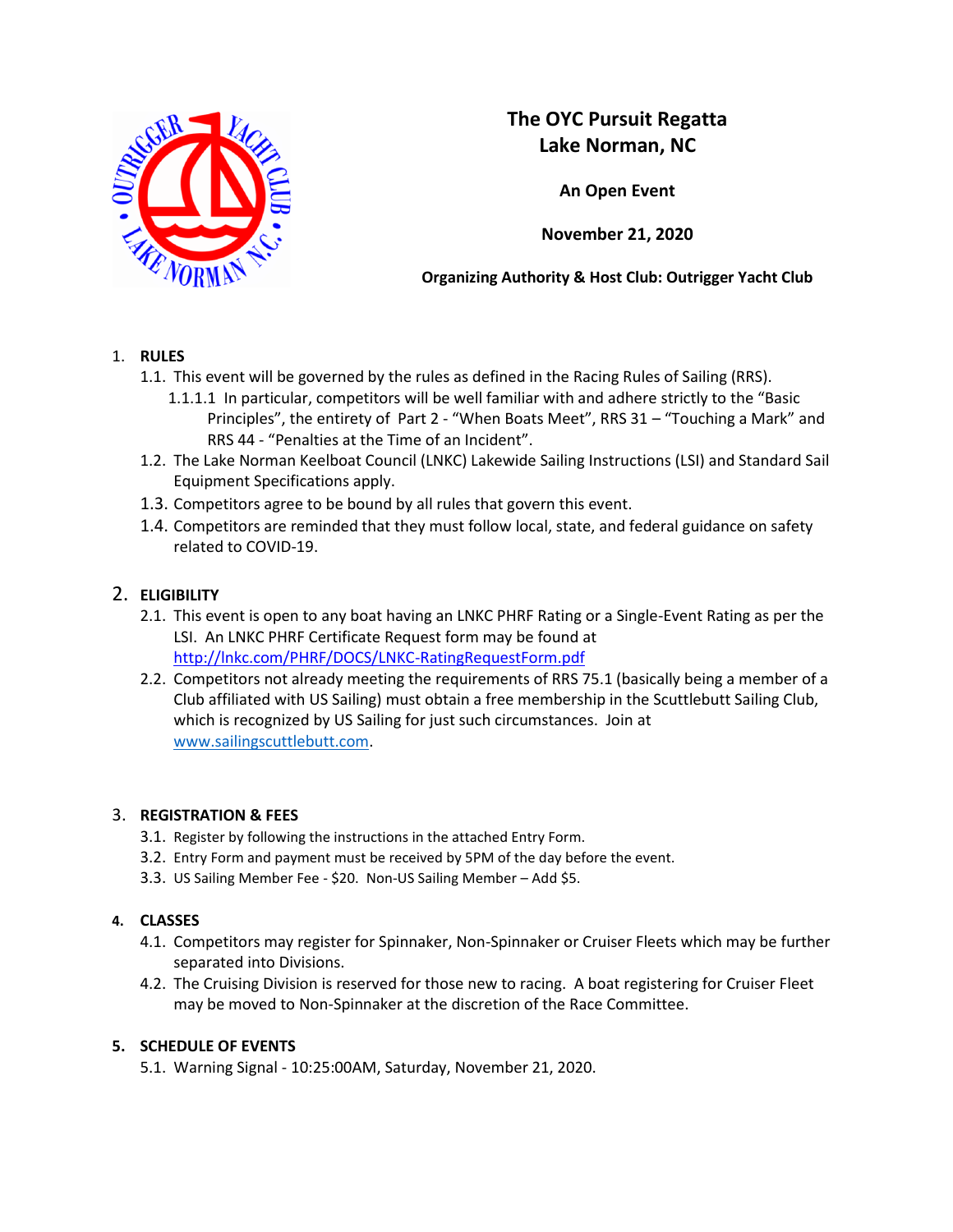#### **6. RACING AREA**

6.1. The LSI apply

### **7. COURSE**

- 7.1. The course shall be from the starting area near the shoal marker across from Peninsula Yacht Club to I77.
- 7.2. The three marks by the I77 jetty will be signaled by 'D' and any of these marks may be rounded. (See LSI Mark Map Page 8).

### **8. CHECKING IN**

- 8.1. Check in is required.
- 8.2. Start times will be emailed to registered skippers the night before the race and confirmed at check in.
- 8.3. Skippers who retire from the race should communicate with the race committee.

### **9. THE START**

- 9.1. This regatta will be staged in the Pursuit Style format where the boat with highest PHRF rating (theoretically the slowest boat) starts first and the boat with the lowest PHRF rating (theoretically the fastest boat) starts last.
- 9.2. Sailing instructions with course information and individual starting times will be emailed to all registrants by 7PM of the evening before the race.
- 9.3. There will be one starting sequence for all fleets. The Class Flag will be the Numeral Flag 1. This changes LSI 10.1.
- 9.4. The Preparatory Signal will be Flag "P". Course signals and any flag that makes part of Rule 30 applicable will be displayed prior to and separate from the starting sequence signals. This changes RRS 26 and the Preparatory Signals in Race Signals.
- 9.5. Competitors may operate their motors until five minutes before their scheduled start.
- 9.6. Boats will yield to those who are starting and remain clear of the starting area until five minutes prior to their scheduled start time.
- 9.7. Boats over early will be signaled with one sound signal and Flag X, however Flag X will be lowered prior to the start of the next scheduled competitor. This changes RRS 29.1.

### **10. SCORING**

- 10.1. The Time on Distance PHRF Scoring System will be used to determine boat starting times.
- 10.2. The Low Point Scoring System Applies
- 10.3. Boats will be scored in their order of finish.
- 10.4. One race will constitute a regatta. There will be no throw outs, which changes RRS A2.1.

### **11. PROTESTS AND REQUEST FOR REDRESS**

- 11.1. Competitors are encouraged to resolve all protests on the water according to the *rules*.
- 11.2. Protests will be lodged per LSI instructions.
- 11.3. Scores will be posted but labeled as "Tentative" until the protest is resolved.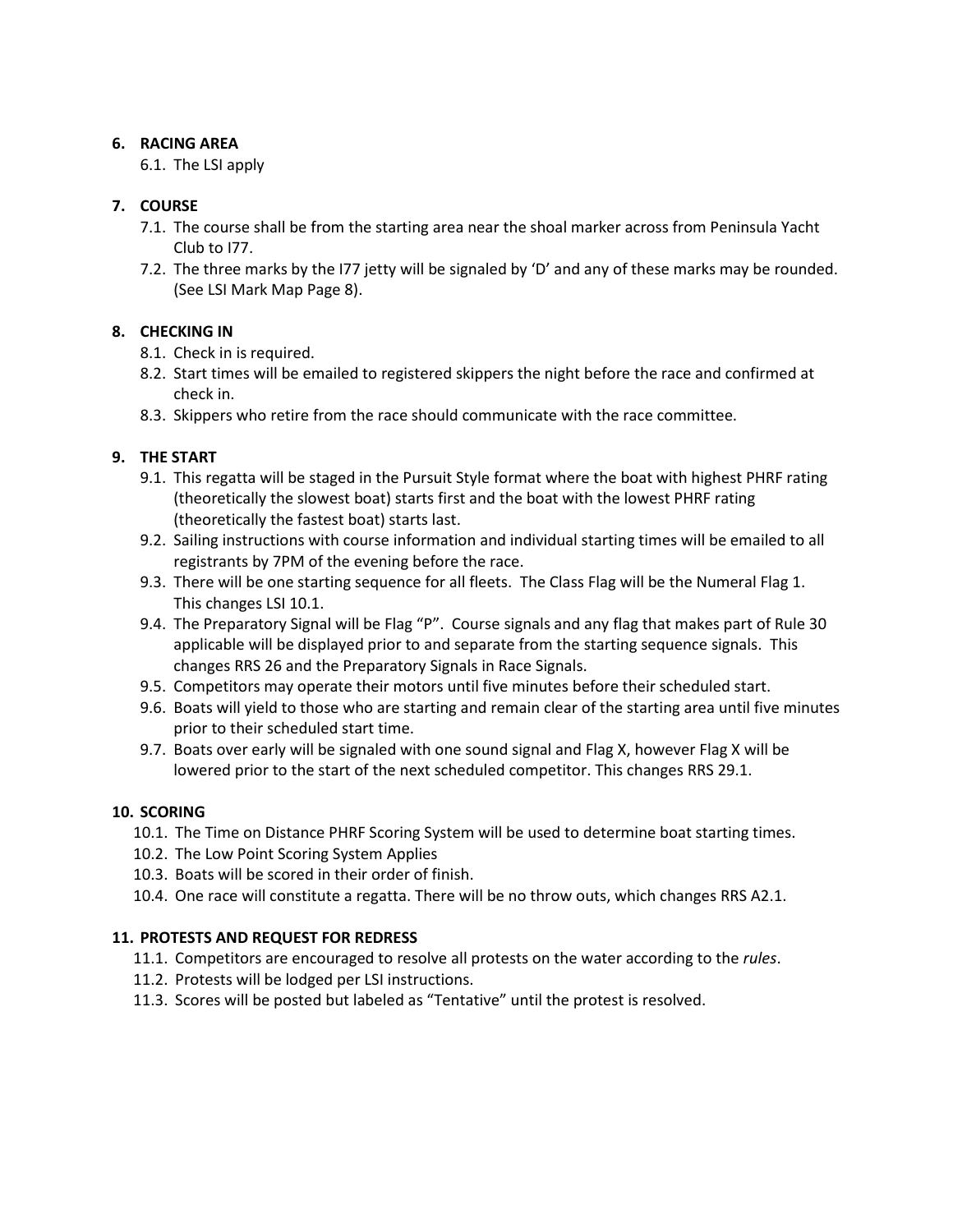#### **12. CANCELLATIONS**

- 12.1. Race Committee may determine beforehand to abandon racing or to postpone the Warning Signal. If so determined, competitors will be alerted by email and/or text by 7AM of the race day.
- 12.2. Race Committee may schedule a make-up date if racing is abandoned

#### **13. PRIZES**

13.1. There will be one prize for each two boats in a division with a maximum of three prizes per division.

#### **14. DISCLAIMER OF LIABILITY**

14.1. Competitors participate in the event entirely at their own risk. See Rule 4 – Decision to Race. The Organizing Authority will not accept any liability for material damage or personal injury or death sustained in conjunction with or prior to, during, or after the event.

#### **15. CONTACTS**

15.1. There will be no skipper's meeting. Entrants with questions may contact Race Chairman Michael Morgan by phone at 828-234-8089 or email at Michael.Morgan@gknautomotive.com

Last changes reviewed and approved by OYC Racing Committee – October 31, 2020

2020 I77 Pursuit Notice of Race is hereby amended as follows:

#### 5. **SCHEDULE OF EVENTS**

5.1 Warning Signal – 10:25 AM, Saturday November **28**

Amended November 18, 2020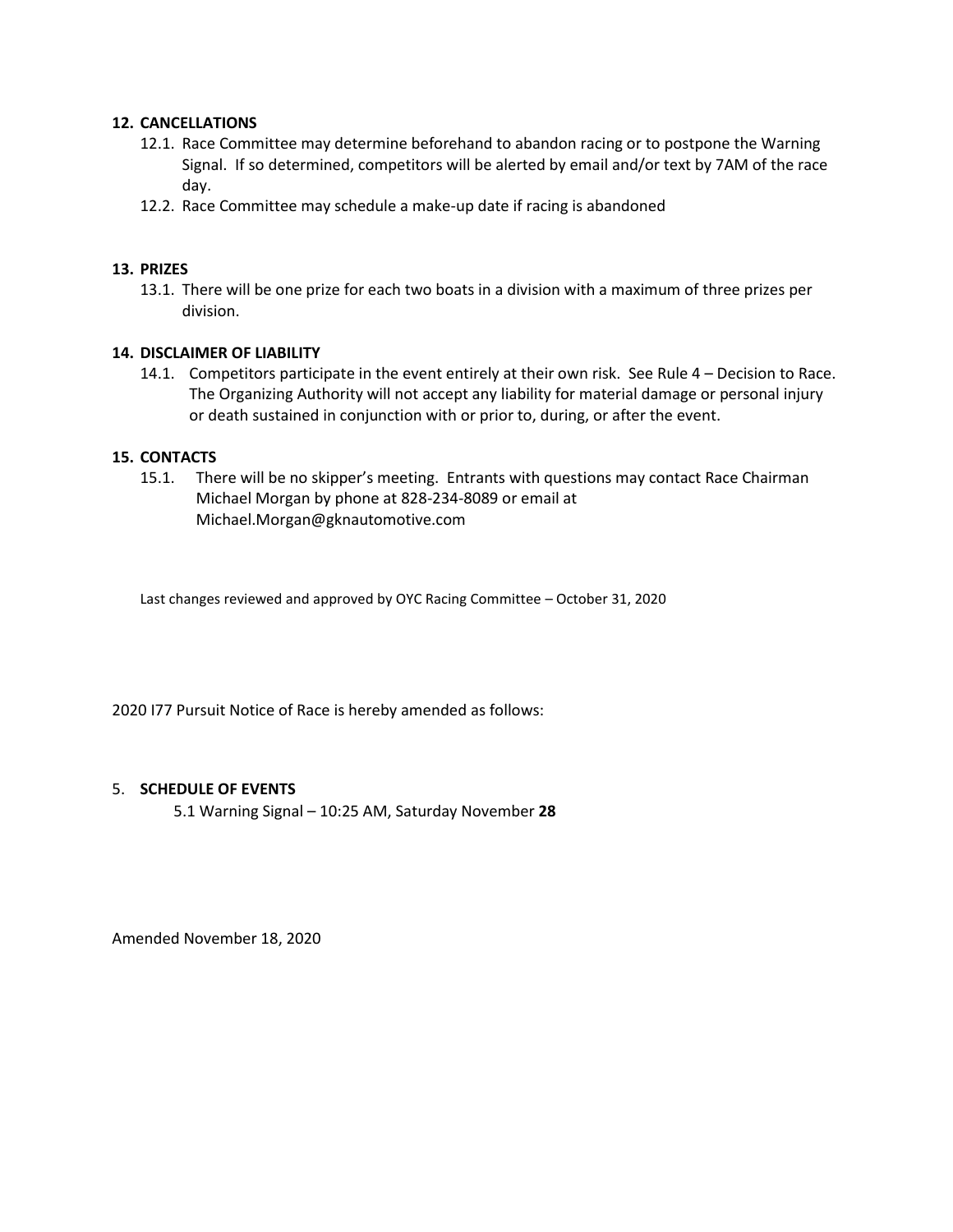#### **2020 I77 Pursuit Race**

Email completed form to rinolen1123@gmail.com then go to [Paypal](https://www.paypal.com/us/webapps/mpp/send-money-online) and send your fees to [treasurer@outriggeryachtclub.org](mailto:treasurer@outriggeryachtclub.org) .

**In PayPal, use the "Sending to a Friend" on the Send & Request page vs. "Paying for an Item or Service" to avoid the charge.**

Or mail completed form with check, **payable to OYC**, to: Bob Nolen 2909 Lake Shore Road S, Denver, NC 28037.

| Name:                                                    |      |
|----------------------------------------------------------|------|
|                                                          |      |
| Email:                                                   |      |
| Cell #:                                                  |      |
|                                                          |      |
| Boat Name:                                               |      |
|                                                          |      |
|                                                          |      |
|                                                          |      |
|                                                          |      |
| Sail Number:                                             |      |
| <u> 1999 - Jan Ja</u>                                    |      |
| LNKC PHRF Certificate Number:                            |      |
|                                                          |      |
| LNKC PHRF Rating: _____________                          |      |
|                                                          |      |
| Fleet declaration: $\Box$ Spinnaker $\Box$ Non-Spinnaker |      |
| <b>US Sailing Member:</b>                                | \$15 |
|                                                          |      |
| Non-US Sailing Member - Add \$5:                         | \$   |
| <b>Total amount:</b>                                     | \$   |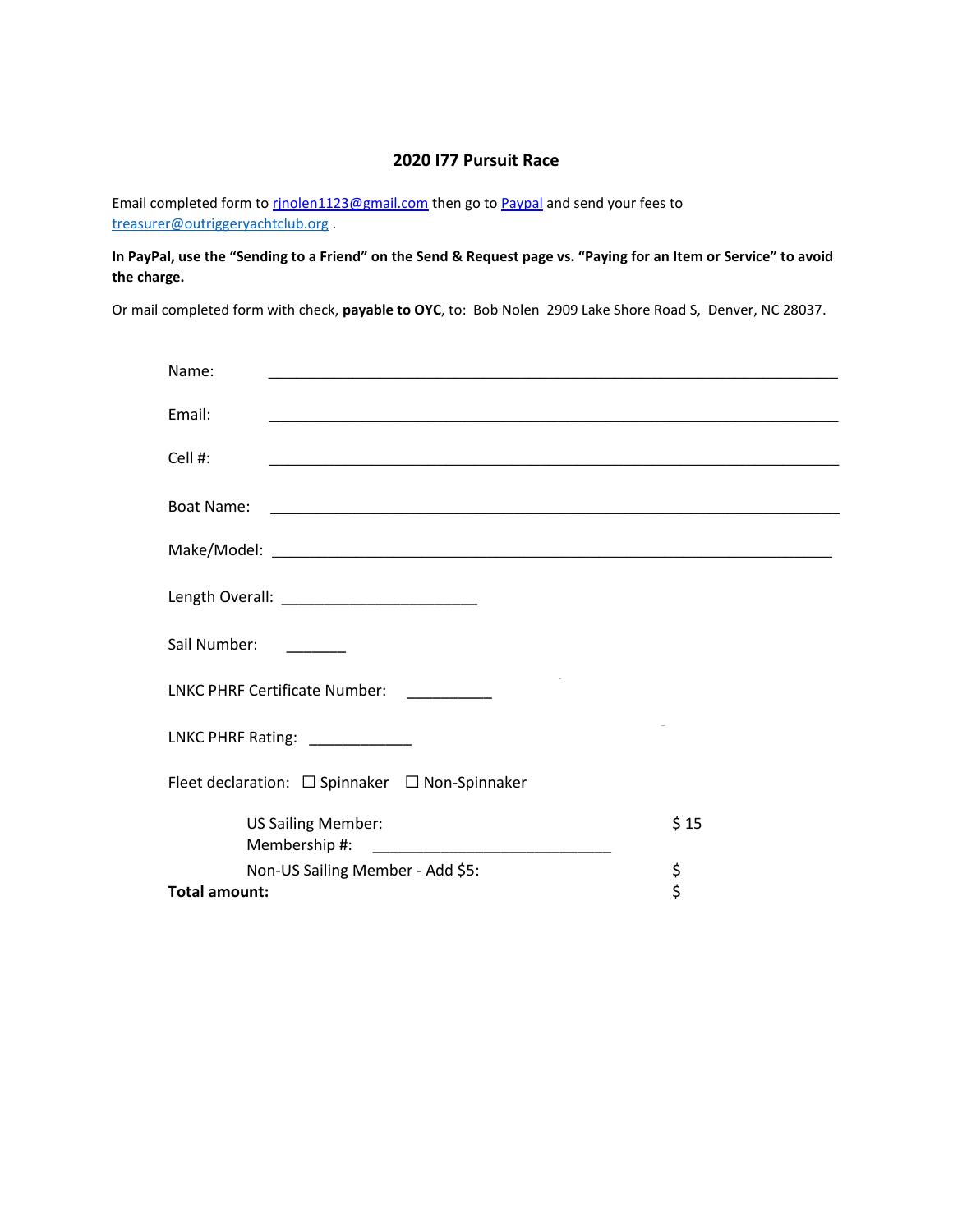#### THE OUTRIGGER YACHT CLUB ACTIVITY LIABILITY WAIVER

Activity Participation, Assumption of Risk, and Release from Liability

**Please read carefully.** Any person who wishes to participate in the above-referenced activity ("Activity") put on by the Outrigger Yacht Club ("Club") and/or the Racing Committee or a subcommittee of the Racing Committee ("Committee") must agree, or in the event that the participant is a minor their parent or legal guardian must agree, that they will fully abide by all rules and directions of the Club and Activity. The Club and/or Committee may adopt rules and regulations pertaining to any Activity and if so, participation in the Activity shall be done on the condition of full compliance with these rules. Any person failing to abide by any rules or directions provided by the Club and/or Committee or its agent may be required to leave. Repeated failures to abide by Activity rules and directions may further result in a permanent ban from further participation. The safety and security of all participants is paramount, and the Club and Committee will not tolerate dangerous, uncooperative behavior or actions that place the participant or others at risk.

Any person who wishes to participate in the Activity assumes all risks associated with and caused by participation in the Activity on behalf of themselves and any minor participant. Such risks include, but are not limited to, any risks that may arise from the negligence or carelessness by the Club or Committee, from dangerous or defective equipment or property owned, maintained, or controlled by the Club or Committee, or because of the possible liability without fault of the Club or Committee.

By registering for this Event you acknowledge that you have read this waiver in full, understand all terms and conditions contained herein, and are aware of the risks involved with participating in the Activity. You understand and agree that if you execute this Activity Liability Waiver on behalf of a minor participant, you have the authority to do so and understand that this Activity Liability Waiver is intended to release legal rights of the minor participant.

You, on behalf of yourself and on behalf of your spouse, children, heirs, assigns, personal representatives, and next of kin, and on behalf of any minor participant specifically waive, release and relinquish any and all claims against the Club, the Owners of the Club, the Board of Directors, each member of the Board of Directors, the property management company (if any), the Fleet Committee, each member of the Fleet Committee, licensees, promoters, sponsors, advertisers, beneficiaries, venue providers, supporting organizations and the employees, agents, assigns, and volunteers of each of these parties ("Released Parties") whether for illness, damages, claims for injuries, reimbursement, death, or loss of any kind whatsoever in connection with or in any way associated with participation in the Activity.

You, on behalf of yourself and on behalf of your heirs, assigns, personal representatives, and next of kin, and on behalf of any minor participant agree to indemnify and hold harmless and defend the Released Parties (including reasonable attorney fees incurred), from any and all claims resulting from illness, injuries, death, damage and losses sustained by you (or any minor participant) arising out of, connected with, or in any way associated with the participation in the Activity to the fullest extent permitted by law and to the extent permitted by applicable organizations (such as US Sailing). By registering below, you agree that you knowingly and freely assume all such risks, both known and unknown, even if arising from the negligence of the Released Parties and assume full responsibility for your (or the minor participant's) actions, conduct, and participation in the Activity.

Coronavirus/COVID-19 - Specifically and without limitation, you acknowledge and accept the risks of contracting and responsibility for spreading Coronavirus/COVID-19 by participating in the Activity and you release and agree to indemnify and hold the Released Parties harmless from any claims, including attorney fees and costs, related to contracting and/or spreading Coronavirus and COVID-19.

In the event of any emergency, you authorize medical attention from any licensed hospital, physician, or medical personnel, and authorize any treatment deemed necessary for you (or the minor participant), and agree that you will be responsible for payment of any and all medical services